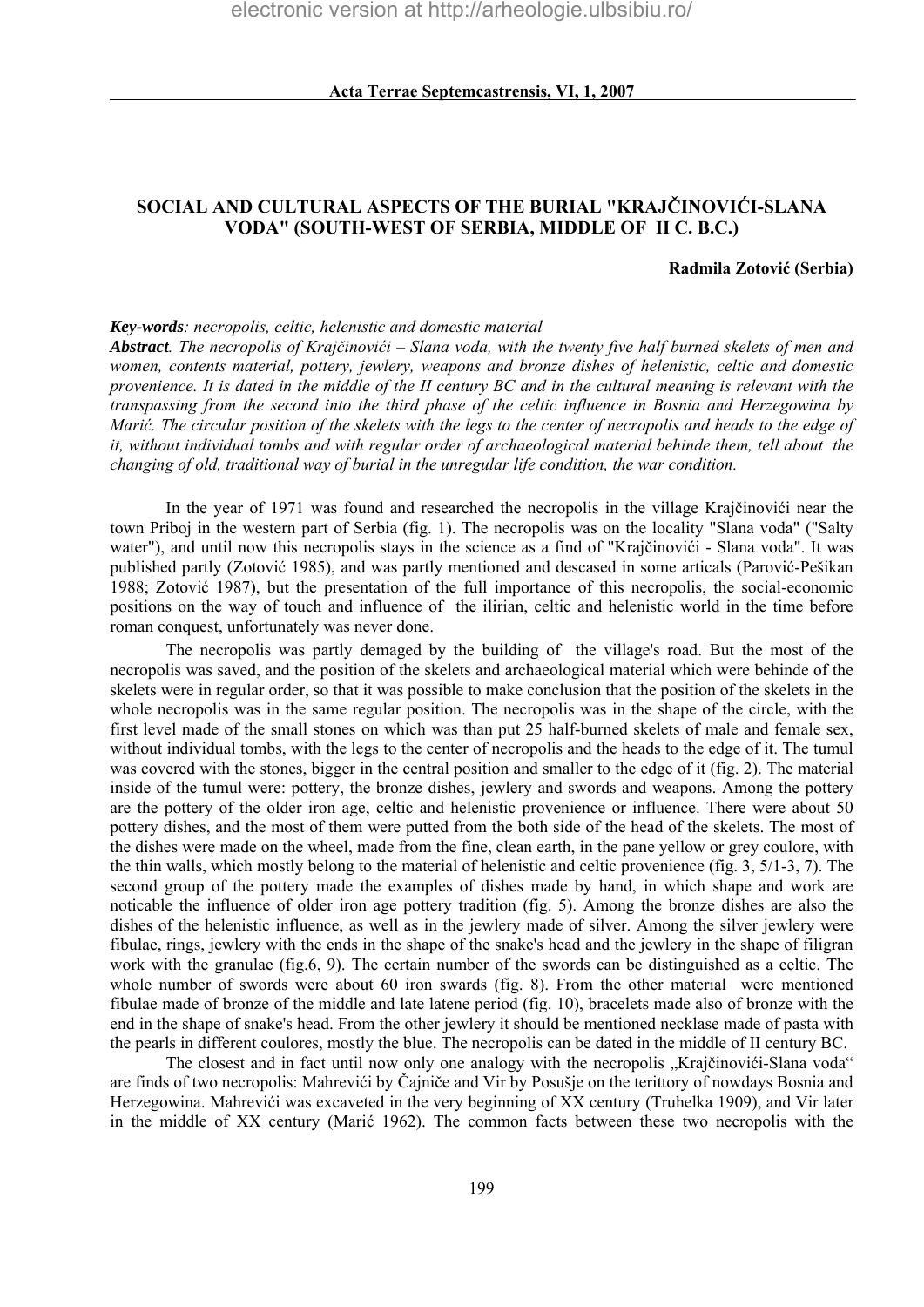"Krajčinovići-Slana voda" are the next: 1. the both necropolis were also partly destroyed by the action of the earth and village's working, 2. in the both necropolis were makeing burial of the man and women, 3. in Mahrevići dead were burned almost complitly, 4. the position of the heads and legs' and skelets in Mahrevići and Posušje show the certain and similar position like in Krajčinovići i.e. that they were put in necropolis with certain order, and 5. the archaeological materials found at Mahrevići and Posušje are similar with this from Krajčinovići. According to the material found in the tumul and the analogy with the material from Mahrevići and Vir, the necropolis Krajčinovići-Slana voda was dated in the middle of II century BC.

 The importance of this necropolis is not only in the "mix" of the material of three cultural zone, but also in a few other points. On the first place is the fact that on the territory of the western Serbia since the end of V c. BC until the period of the beginning of the roman conquest, there were no archaelogical finds.The necropolis of Krajčinovići-Slana voda was first of it, and shows that the territory of the western Serbia was settled in the pre-roman period. On the second place, the form of the new way of the burial (without the tombs in the tumul, but with the burial ritual which was made in the same time for all dead people), shows that this way of the burial appeared in the conditions of the hurry, in the war conditions, but not in a such hurry that they did not have the time for the burial ritual without certain order. Otherwise, they did not run and they did not leave the place of living. Also, there were no any traces of the living on the territory of the western Serbia until the very end of the I and the beginning of II century. Only traces of living from the first century are more on the south, on the south-west of Serbia and the north of Montenegro, near the nowdays towns Prijepolje i Pljevlja, where were found the necropolis from the I and later on to the beginning of IV century. Why we mention that? Becouse of the next facts: 1. the archaeological material from the necropolis from Komini near Pljevlja shows, althought from the early time of Roman conquest, autochtonic elements and the similar archaeological material and in some cases the way of burial with the far away territory of the middle part of roman province of Dalmatia, the territory of Japodi and later on Dalmati, 2. the all archaeological material including also the epigraphic from the period from I-IV c. on the territory of the western Serbia and north of Montenegro shows very long stays of tradition of older iron age (for example jewlery, pottery, clouths), and 3. the epigaphic material shows, especially from the surounding of Pljevlja and Prijepolje, appearence and existing of celtic names. So, on the two necropolis around Pljevlja, socalled necropolis Komini I and II, archaeological material shows that the pottery from the period of I c. AD have the shapes which point on the older tradition of halshtat and latene period (Cermanović-Kuzmanović 1980, 231, 228-229). Also, on this territory there are appereance of the celtic pottery, as well as the possible symbiosis of celtic and ilirian cultural elements on the roman grave monuments, if we speak about the style on the relief presentation on it (Зотовић 1995, 83-88). Epigraphic material from this territory, which we can marked as a part of the eastern part of the roman province of Dalmatia, shows also the analogy with the epigraphic material from the middle Dalmatian coast, and with them made the group which Katičić named as the unique group of the south-east name's territory (Katičić 1962;1963). The appereance of the grave monuments in the shape of cube with the pyramide, which is characteristic only for the eastern part of the province of Dalmatia (to which also belongs with the similar cultural and ethnic characteristics the territory of the eastern part of nowdays Bosnia and Hercegowina), belongs also to the inheritance of the older mediteranian type of cipus which get another morphological picture in the time of the roman rule (Zotović 1995, 30-39; 199).

 Marić made chronology of the celtic influence on the teritory of Bosnia and Herzegowina in the three phases: 1. from 370.-260. year BC, 2. from 260.-150. year BC and 3. from 150.-9. year BC (Marić 1963, 65). The picture of the second phase of celtic influence of Bosnia and Herzegowina by Marić has charackter of the stronger influence of the celtic and greek material, and at the end of this phase is the beginning of the roman conquest of certain part of the terittoriy of nowdays Bosnia and Herzegowina. The beginning of the third phase is the beginning of the stronger connection and comunication with the Adriatic coast and becouse of that appereance the new elements in the cultural picture of Bosnia and Herzegowina. If we look on the cultural picture of necropolis Krajčinovići – Slana voda, this picture is relevant, as well as the dateing of the necropolis, with the cultural picture and dateing of transpassing the second into the third phase of Marić chronology and cultural relevants for Bosnia and Herzegovina. More than that, the territory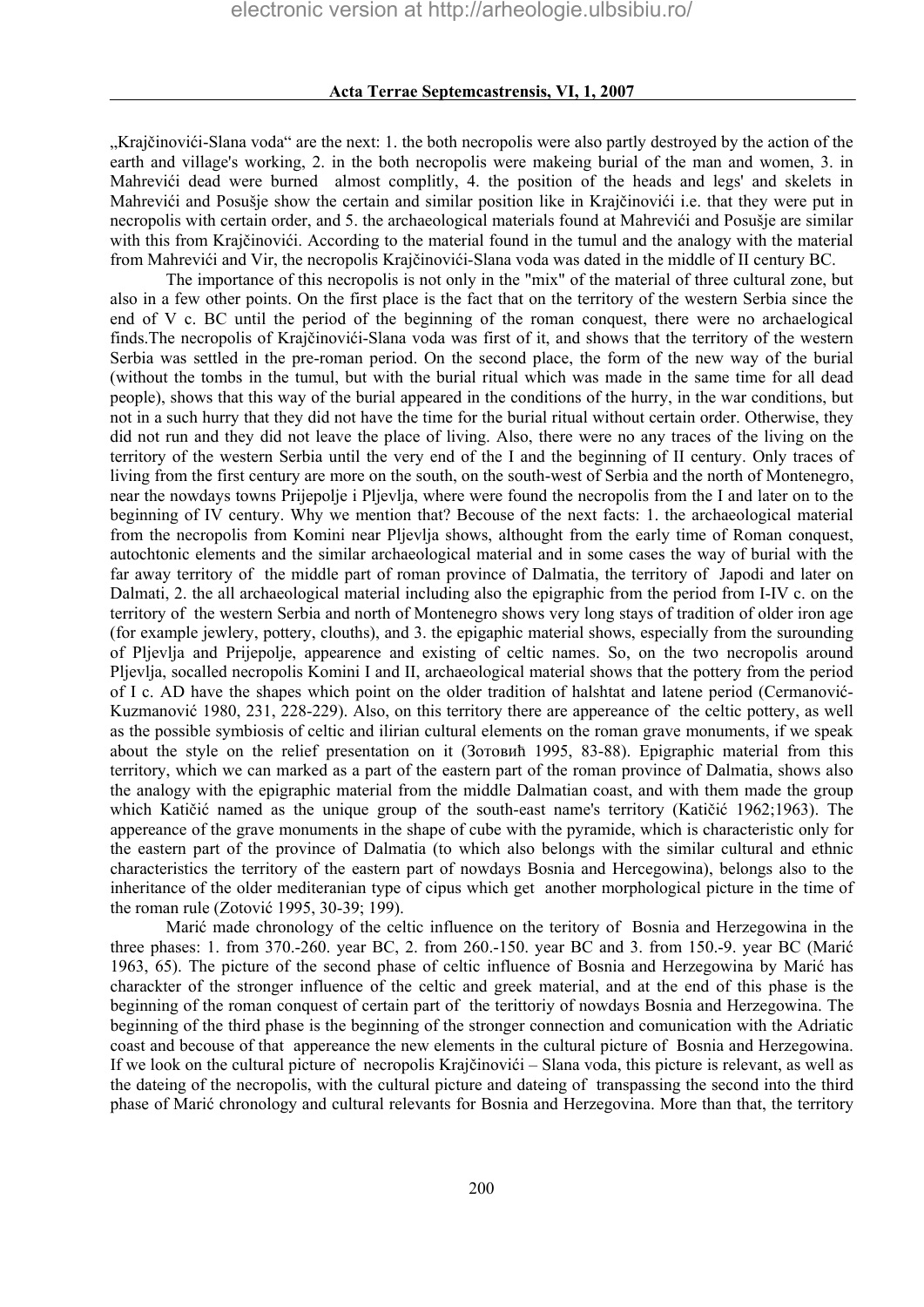of western and south-western Serbia in archaeological meaning have analogies even in the period of older iron age with the teritory of Bosnia and Herzegowina, not with the inner side of Serbia.

The closest analogy with Krajčinovići-Slana voda, Mahrevići and Posušje, point on the conclusion that such way of the burial can appeared as a way of the burial of the ethnic groups of similar material culture, as the modification of the older way of the burial, as the psychologically reaction of the population on the certain unregular conditions, in this case, the war. The social level of the population which made necropolis Krajčinovići-Slana voda was on the level of the possibility for the import of helenistic material as lacrimariums, the silver jewlery and the bronze dishes. Although they made hand-made pottery in the tradition of the older iron age, and also knew for the pottery made on wheel.

 In the cultural meaning, the ethnic group of "Krajčinovići - Slana voda" is on the transpassing from the 2-nd to the 3-rd phase of the celtic influence in the Bosnia and Herzegowina (according to Marić), the period when the influence of the greek as well as the roman culture was remarkable. It is possible that this ethnic group also had the contact through the valley of the river Neretva with the cities on the south-east of the adriatic coast.

## **BIBLIOGRAPHY**

Katičić, R. 1962. Die Illirischen Personennamen in ihrem sudöstlichen Verbreitungsgebiet, *Živa antika*  XII,1, p. 95-120; Das mitteldalmatische Namengebiet, *Živa antika* XII,2, p. 255-292.

Marić, Z. 1962. Vir kod Posušja, *Glasnik Zemaljskog muzeja u Sarajevu N.S.* XVII, p. 63-72.

Marić, Z. 1963, Keltski elementi u mladjem željeznom dobu Bosne I Hercegovine, *Glasnik Zemaljskog muzeja* XVIII, 63-83.

Парович-Пешикан, М. 1998. Замечания по поводу позднего железного века Балкан связи с находками из Краǔчиновичеǔ, p. 177-185. In: *Gomolava – Cronologie und Stratigraphie der vorgeschichtlichen und antiken Kulturen der Donauniederung und Südosteuropas,* Symposium, Ruma 1986.

Truhelka, Ć. 1909. Gromila latenske dobe u Mahrevićima kod Čajniča, *Glasnik Zemaljskog muzeja u Sarajevu* XXI, p. 425-442.

Zotović, M. 1985. *Arheološki I etnički problemi bronzanog i gvozdenog doba zapadne Srbije,* Zavičajni muzej Titovo Užice, Savez Arheoloških društava Jugoslavije, Beograd.

Zotović, M. 1987. Problem mladjeg gvozdenog doba u zapadnoj Srbiji u svetlu otkrića u Krajčinovićima kod Priboja. *Godišnjak Centra za balkanološka ispitivanja* XXV/knj. 23, 51-62.

Зотовић, Р. 1995. *Римски надгробни споменици источног дела провинције Далмације,* Кадињача, Ужице.

Zotović, R. 1998. Rückblick auf die Probleme verschiedener kultureller Elemente Südwest-Serbiens in der Zeit vor und während der römischen Vorherrschaft, *Balcanica* XXIX, p. 35-46.

Zotović, R. 2002. *Population and Economy of the Eastern Part of the Roman Province of Dalmatia*, BAR Internationa Series 1060, Oxford 2002.

> Zotović Radmila Archaeological Institut Beograd E-mail: [rzotovic@eunet.yu](mailto:rzotovic@eunet.yu)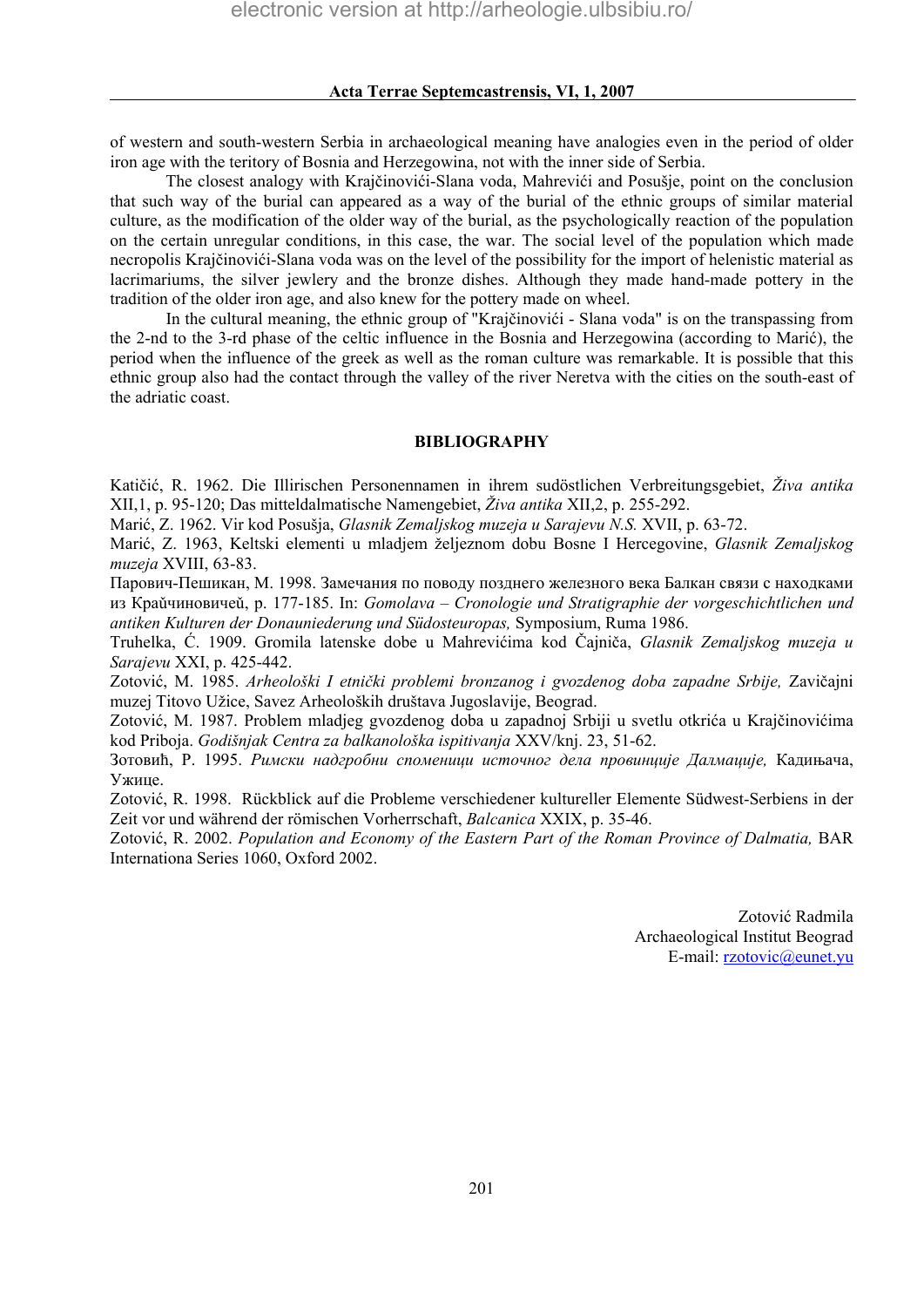

**Acta Terrae Septemcastrensis, VI, 1, 2007**

Fig. 1. Map - the position of Krajčinovići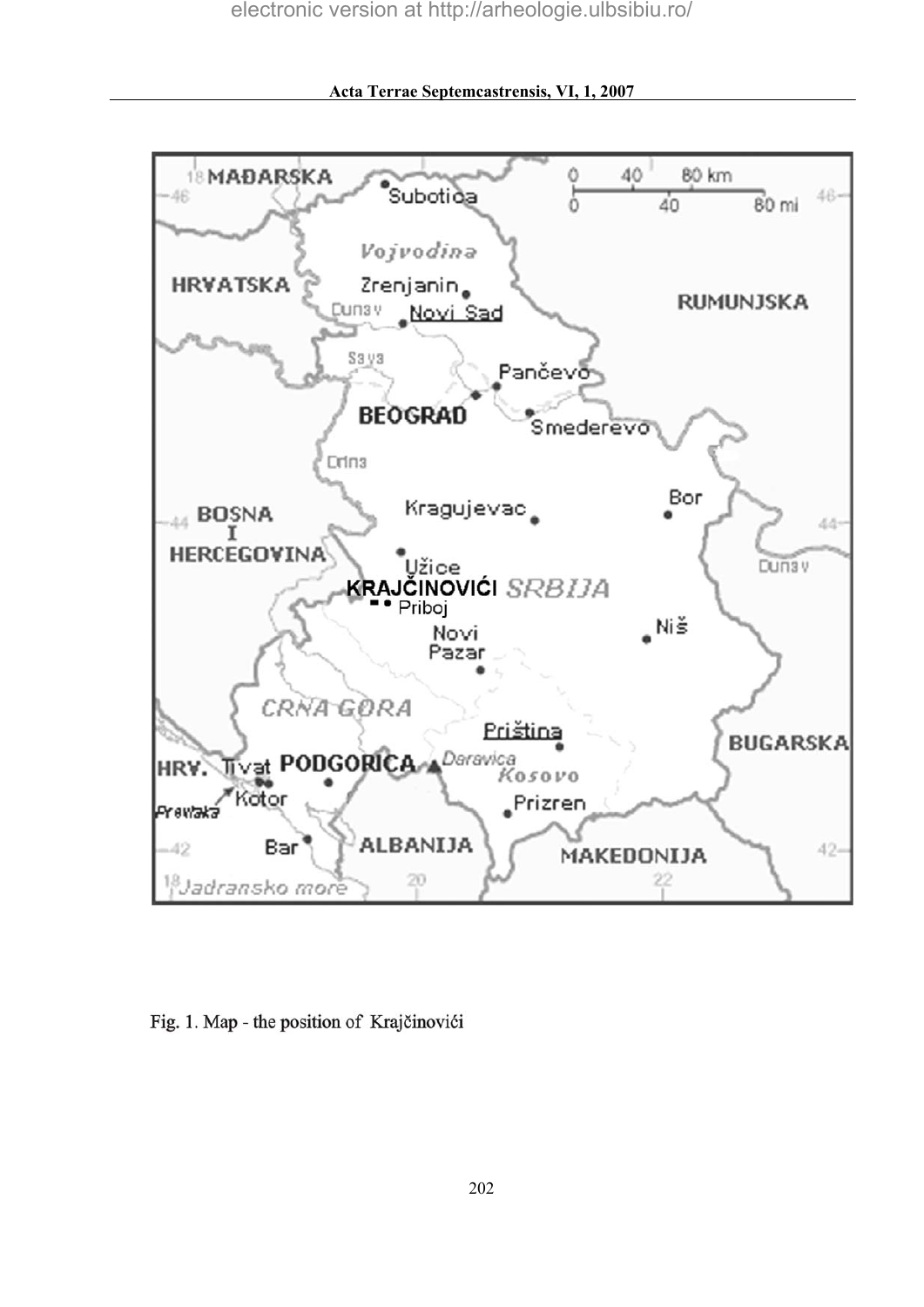**Acta Terrae Septemcastrensis, VI, 1, 2007**



Fig. 2. Necropolis Krajčinovići Slana voda.



Fig. 3. Helenistic pottery.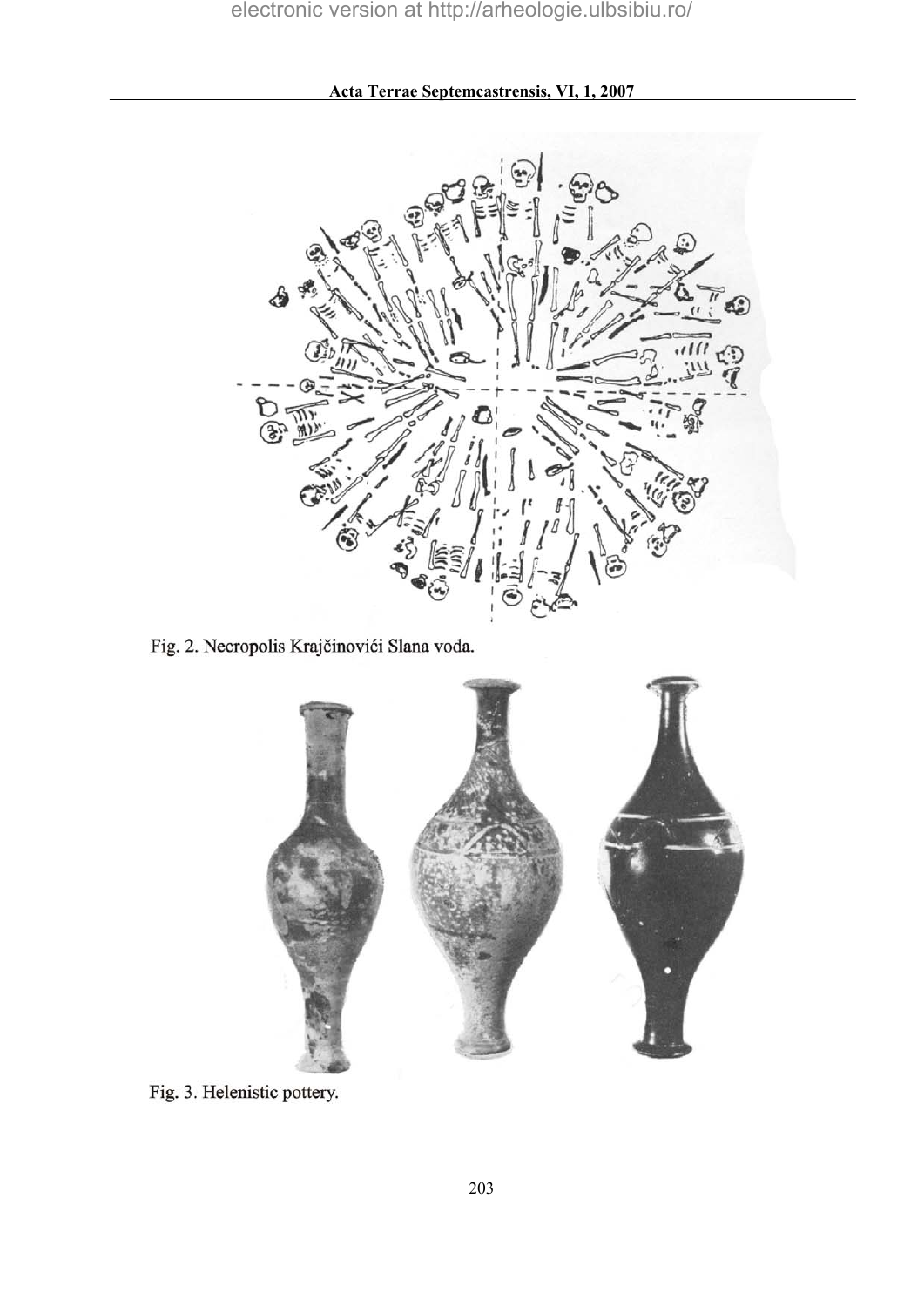

Fig. 4. Helenistic pottery: 1-3 Krajčinovići, 4 Mahrevići.



Fig. 5. Domestic shapes of pottery



Fig. 6. Bronze dishes.